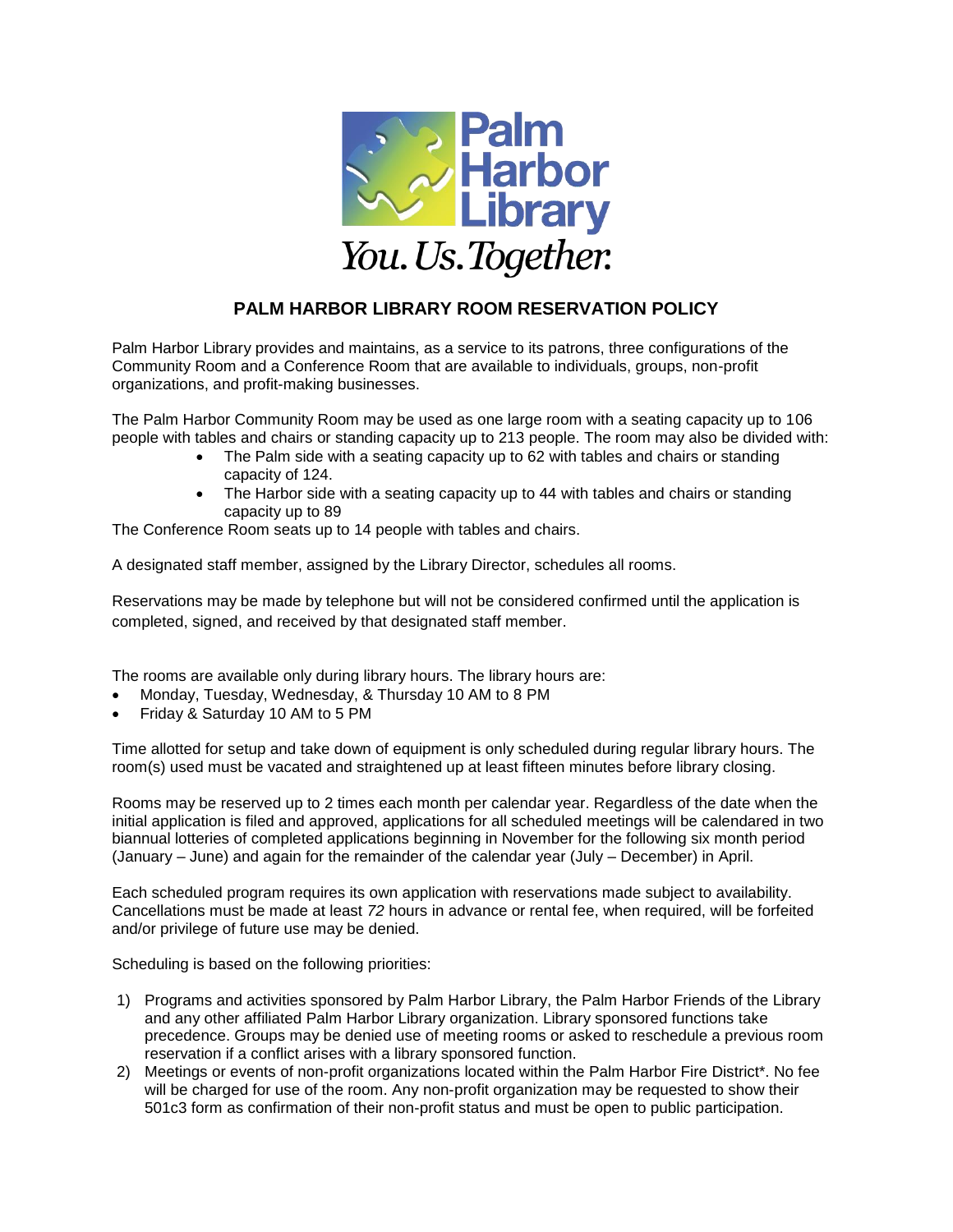- 3) Meetings or events for or conducted by the Pinellas County Government. No fee will be charged for use of the room.
- 4) Meetings or events of profit-making businesses or organizations located within the Palm Harbor Fire District. There is a fee of \$60.00 per hour for use of the Community Room and a fee of \$35.00 per hour for use of  $\frac{1}{2}$  of the Community Room or the Conference Room. Full fees must be paid when the application is submitted and are refundable up to 72 hours prior to the scheduled meeting.
- 5) Meetings or events of non-profit organizations located outside the Palm Harbor Fire District that do not charge admission to the event. No fee will be charged for use of the room. Any non-profit organization may be requested to show a 501c3 form as confirmation of their non-profit status and must be open to public participation.
- 6) Meetings or events of profit-making businesses or organizations located outside of the Palm Harbor Fire District. There is a fee of \$75.00 per hour for use of the Community Room and a fee of \$40.00 per hour for use of ½ of the Community Room or the Conference Room. Full fees must be paid prior to use and are refundable only up to 72 hours prior to the scheduled meeting.

No private social functions are allowed. Infractions of any of the following may result in the loss of Community/Conference Room privileges.

- □ Use of alcoholic beverages
- □ Smoking/Vaping
- $\Box$  Inappropriate behavior in violation of the library's Code of Conduct
- □ Attachments made to the walls
- □ Any actions deemed unacceptable by the Library Director

If light refreshments or catered foods are to be served, this must be indicated on the application form. A deposit of \$50.00 will be collected with the application. This applies to all groups. The deposit will be refunded unless custodial services are required because of soiled carpets or damages noted subsequent to the meeting. In this event, the deposit will be retained.

## **Fee based reservations are made in one (1) hour increments**.

No technical assistance will be provided for groups using the library.

The fact that a group is permitted to meet at the library does not in any way constitute an endorsement of the group's policies or beliefs by the Palm Harbor Library or parent organization: The Palm Harbor Community Service Agency, Inc. (PHCSA). ALL publicity advertising the library's use MUST have the following disclaimer statement at the BOTTOM of the flyer/printed materials in BOLD CAPITAL LETTERS. The font should be in a Times New Roman font of character point 12 or larger stating: **"THIS ORGANIZATION AND ITS ACTIVITIES ARE NOT RELATED TO OR SPONSORED BY THE PALM HARBOR LIBRARY."**

Failure to include the Palm Harbor Library's disclaimer in event publicity/advertising will result in the cancellation of the community room reservation for that event. The rental fee, if required, will be forfeited and/or future room use may be denied.

Any changes after the application has been submitted, must be stated, dated, and initialed by a Group Representative and by a library staff member.

The person who signs the application to reserve the Community and/or Conference Room assumes responsibility for:

- Contacting Adult Services staff upon arrival for room access and again prior to leaving the library to assure that the room is in a neat and orderly condition.
- Setting up the room. Chairs and tables used during each meeting must be restacked and stowed according to the arrangement prescribed by the library. **Continued offenses will result in the group being denied access to meeting rooms.**